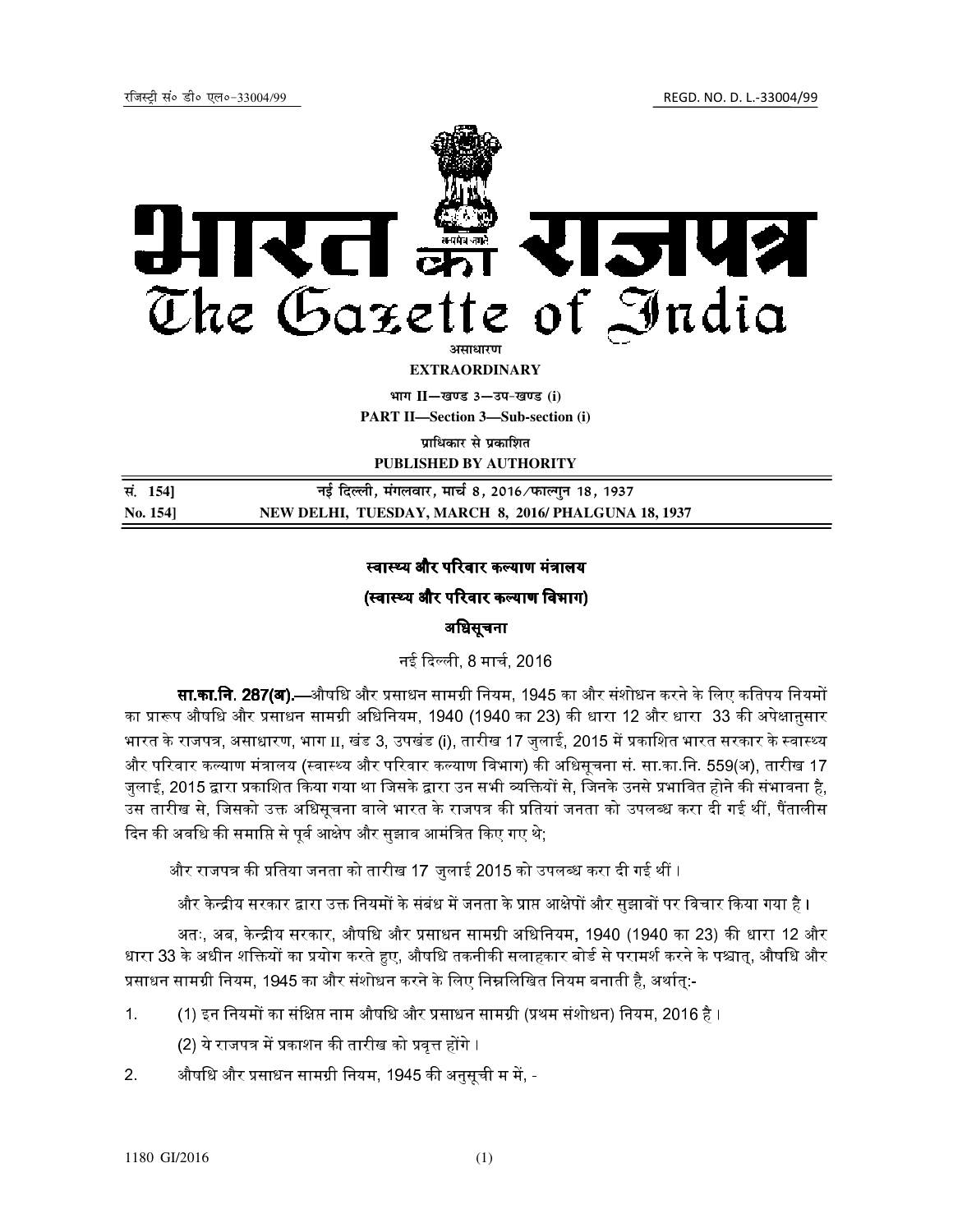(अ) भारत के राजपत्र, भाग II, खंड 3, उपखंड (i) में अधिसूचना सा. का. नि. 32(अ), तारीख 20 जनवरी, 2005 के पृष्ठ 10 पर प्रकाशित पैरा "4. विपणन पश्चात् निगरानी" और उससे संबंधित खंड (i) के स्थान पर निम्नलिखित रखा जाएगा, अर्थातुः-

"4. विपणन पश्चात् निगरानी –

(i) आवेदक के पास, आवेदक द्वारा देश में विनिर्मिति या विपणनित औषधि के उपयोग से उद्भूत प्रतिकूल औषधि प्रतिक्रिया के संबंध में जानकारी के संग्रहण, प्रसंस्करण और उसकी रिपोर्ट को अनुज्ञापन प्राधिकारी को अग्रेषित करने के लिए एक भेषजसतर्कता प्रणाली होनी चाहिए ।

(iक) प्रणाली का प्रबंधन अर्हित और प्रशिक्षित कार्मिकों द्वारा किया जाएगा और डाटा के संग्रहण और प्रसंस्करण का भारसाधक अधिकारी एक चिकित्सा अधिकारी या प्रतिकूल औषधि प्रतिक्रिया रिपोर्टों के संग्रहण और विश्लेषण में प्रशिक्षित भेषजज्ञ होगा ।

(iख) उत्पाद के अनुमोदन के पश्चात्, नई औषधि को, जैसे ही उसका विपणन किया जाता है, उसकी नैदानिक सुरक्षा के लिए सुक्ष्म रूप से मानिटर किया जाएगा ।

(iग) आवेदक, निम्नलिखित दृष्टि से आवधिक सुरक्षा अद्यतन रिपोर्टें प्रस्तुत करेगा –

(क) समुचित स्रोतों से सभी सुसंगत नई जानकारी की रिपोर्ट देने के लिए;

(ख) डाटा को रोगी अनावरण से संबद्ध करने के लिए;

(ग) विभिन्न देशों में बाजार प्राधिकरण प्रास्थिति और सुरक्षा से संबद्ध महत्वपूर्ण परिवर्तनों का सार प्रस्तुत करने के िलए; और

(घ) यह उपदर्शित करने के लिए कि क्या उत्पाद के उपयोग को आदर्शतम बनाने के लिए उत्पाद की जानकारी में परिवर्तन किए जाएंगे ।";

(आ) परिशिष्ट 3 के पैरा 1.8 की सारणी में,-

(i) "व्यवस्थित विषाक्तता अध्ययन" शीर्ष के अधीन "मौखिक या आंत्रेतर या ट्रांसडरमल" उप-शीर्ष और उससे संबंधित प्रविष्टियों के स्थान पर निम्नलिखित रखा जाएगा, अर्थात्:-

|             | __<br>एक दिन में एक खुराक या  | I, II, III    | 2 प्रजातियां, 2 सप्ताह                     |
|-------------|-------------------------------|---------------|--------------------------------------------|
|             | अनेक खुराकें, एक सप्ताह तक    |               |                                            |
|             | ≥ 1 सप्ताह किन्तु 2 सप्ताह तक | I, II, III    | 2 प्रजातियां; 2 सप्ताह                     |
|             | 2 सप्ताह तक                   | विपणन अनुज्ञा | 2 प्रजातियां; 4 सप्ताह                     |
|             | ≥ 2 सप्ताह किन्तु 4 सप्ताह तक | I, II, III    | 2 प्रजातियां; मानव अनावरण की अवधि          |
|             |                               |               | के बराबर                                   |
|             |                               | विपणन अनुज्ञा | 2 प्रजातियां; 12 सप्ताह                    |
|             | ≥ 4 सप्ताह किन्तु 12 सप्ताह   | I, II, III    | 2 प्रजातियां; मानव अनावरण की अवधि          |
|             | तक                            |               | के बराबर                                   |
|             |                               | विपणन अनुज्ञा | 2 प्रजातियां; 24 सप्ताह                    |
|             | ≥ 12 सप्ताह किन्तु 24 सप्ताह  | I, II, III    | 2 प्रजातियां; मानव अनावरण की अवधि          |
| "मौखिक या   | तक                            |               | के बराबर                                   |
| आंत्रेतर या |                               | विपणन अनुज्ञा | 2 प्रजातियां; कृन्तक 24 सप्ताह, गैर कृन्तक |
| ट्रांसडरमल  |                               |               | 36 सप्ताह                                  |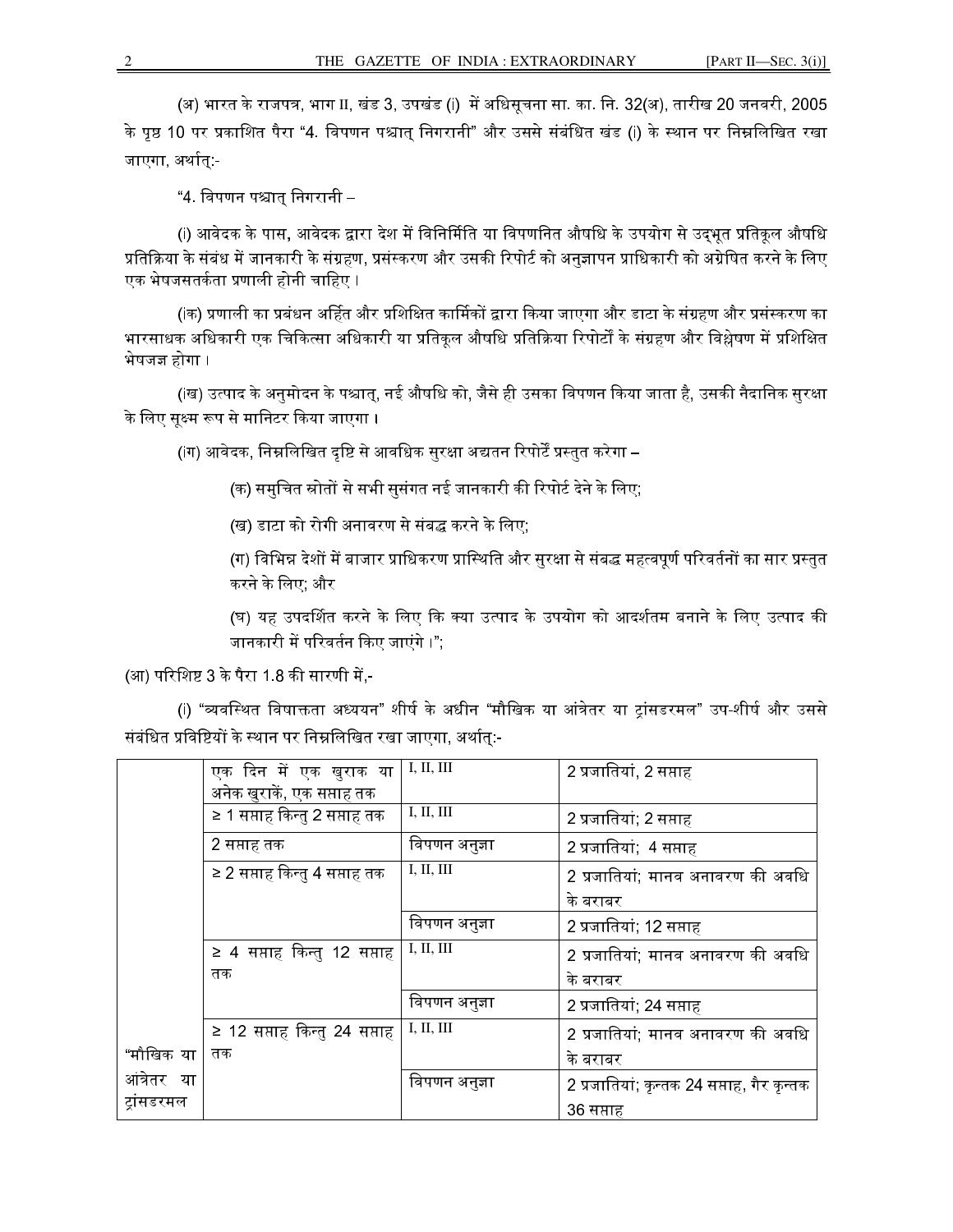| ≥ 24 सप्ताह | I, II, III    | 2 प्रजातियां; कृन्तक 24 सप्ताह, गैर कृन्तक |
|-------------|---------------|--------------------------------------------|
|             |               | 36 सप्ताह                                  |
|             | विपणन अनुज्ञा | 2 प्रजातियां; कृन्तक 24 सप्ताह, गैर कृन्तक |
|             |               | 36 सप्ताह",                                |

(ii) "नर प्रजनन शक्ति अध्ययन" के अधीन, उसके नीचे की प्रविष्टियों के स्थान पर "नर स्वयंसेवी/रोगियों में चरण 3" रखा जाएगा ।

[ फा. सं. एक्स.11014/12/2011- डी.एफ.क्यू.सी.]

कुन्दन लाल शर्मा, संयुक्त सचिव

**टिप्पण –** मूल नियम, भारत के राजपत्र में अधिसूचना सं. एफ.28-10/45-एच (1), तारीख 21 दिसम्बर, 1945 द्वारा प्रकाशित किए गए थे और उनमें अंतिम संशोधन अधिसूचना सं. सा.का.नि. 918(अ), तारीख 30 नवंबर 2015 द्वारा किया गया था ।

#### **MINISTRY OF HEALTH AND FAMILY WELFARE**

#### **(Department of Health and Family Welfare)**

### **NOTIFICATION**

#### New Delhi, the 8th March, 2016

**G.S.R. 287 (E).-** Whereas a draft of certain rules further to amend the Drugs and Cosmetics Rules, 1945, was published, as required by section 12 and section 33 of the Drugs and Cosmetics Act, 1940 (23 of 1940), *vide* notification of the Government of India in the Ministry of Health and Family Welfare (Department of Health and Family Welfare), number G.S.R. 559(E), dated the 17th July, 2015, published in the Gazette of India, Extraordinary, Part II, section 3, sub-section (i), dated the 17th July, 2015, inviting objections and suggestions from all persons likely to be affected thereby before the expiry of a period of forty five days from the date on which the copies of the Official Gazette containing the said notification were made available to the public;

And Whereas copies of the Gazette were made available to the public on 17th July, 2015;

And Whereas, objections and suggestions received from the public on the said rules have been considered by the Central Government;

Now, therefore, in exercise of the powers conferred under section 12 and section 33 of the Drugs and Cosmetics Act, 1940 (23 of 1940), the Central Government, after consultation with the Drugs Technical Advisory Board, hereby makes the following rules further to amend the Drugs and Cosmetics Rules, 1945, namely:-

- 1. (1) These rules may be called the Drugs and Cosmetics (First Amendment) Rules, 2016.
	- (2) They shall come into force on the date of their publication in the Official Gazette.
- 2. In the Drugs and Cosmetics Rules, 1945, in Schedule Y,-
	- (A) for paragraph "**(2) Post Marketing Surveillance"** and clause (i) relating thereto, as published in Part II, Section 3, Sub-section (i) of the Gazette of India, Notification G.S.R. 32 (E) dated 20th January, 2005, at page 63, the following shall be substituted, namely:-
		- "**4. Post Marketing Surveillance.-**
		- (i) The applicant shall have a pharmacovigilance system in place for collecting, processing and forwarding the report to the licensing authority for information on adverse drug reactions emerging from the use of the drug manufactured or marketed by the applicant in the country.
		- (ia) The system shall be managed by qualified and trained personnel and the officer in-charge of collection and processing of data shall be a medical officer or a pharmacist trained in collection and analysis of adverse drug reaction reports.
		- (ib) Subsequent to approval of the product, new drug shall be closely monitored for its clinical safety once it is marketed.
		- (ic) The applicant shall furnish Periodic Safety Update Reports (PSURs) in order to-
			- (a) report all relevant new information from appropriate sources;
			- (b) relate the data to patient exposure;